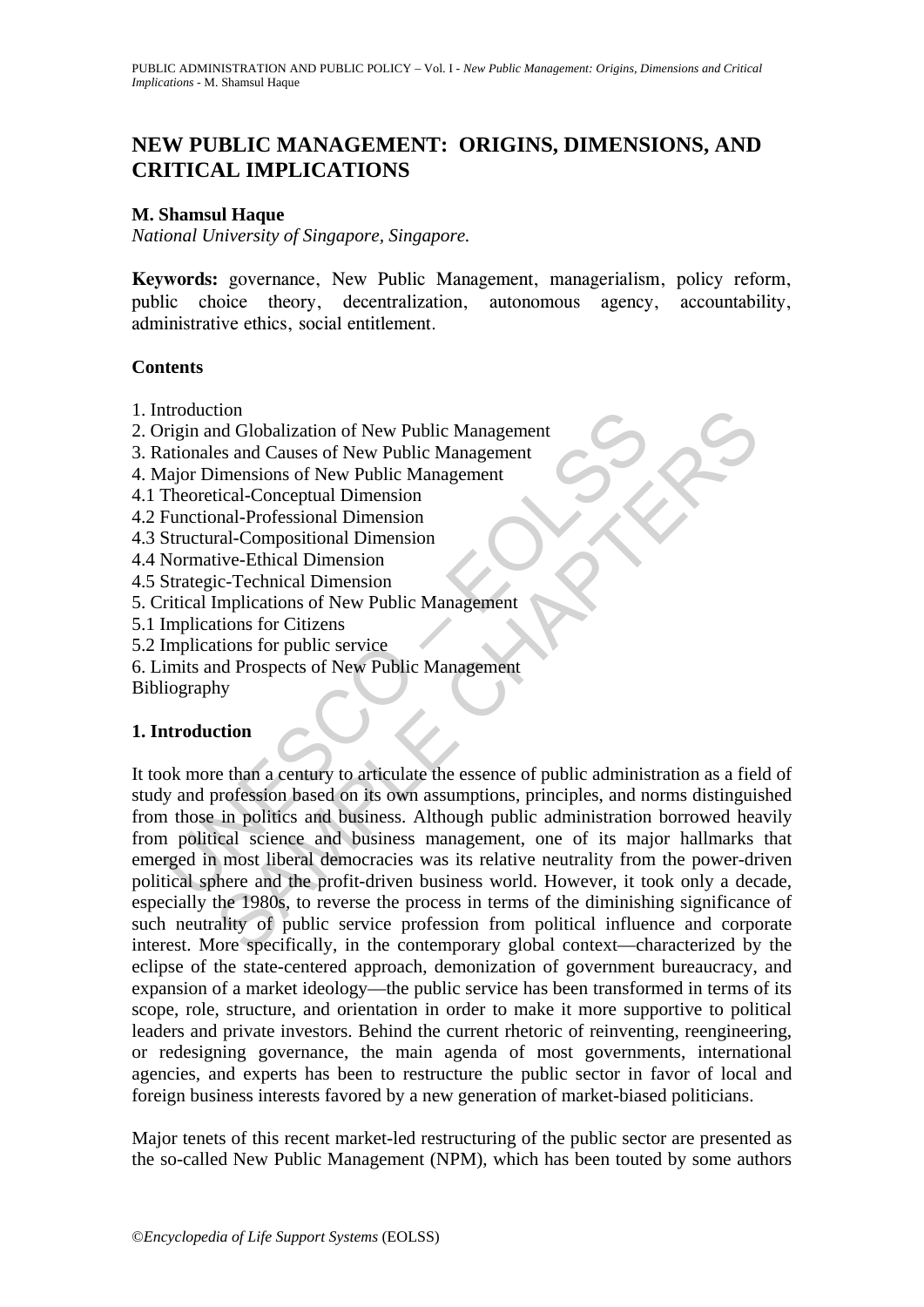as an administrative revolution or post-bureaucratic paradigm. In line with the common tendency in social sciences to reify ideas not really profound into something as significant as a revolution or paradigm, many management experts portrayed the contemporary public sector reforms as a paradigmatic shift. According to its proponents, the newly emerging paradigm of NPM is characterized by managerial freedom, market-driven competition, businesslike service delivery, value-for-money, result-based performance, client-orientation, and a pro-market culture. For other scholars, however, there is no paradigmatic consensus on NPM: it at best represents a loose collection of ideas derived from the private sector, used by different countries, and propagated by international organizations and advanced market economies. In addition, the techno-managerial interpretations of NPM by its proponents do not adequately explain its historical causes, ideological underpinnings, socioeconomic consequences, and politico-administrative limitations.

This chapter attempts to overcome some of these gaps in the current literature, and provide a more coherent, holistic, and critical view of NPM. The main components of the article include the following: (a) a brief overview of the origin and globalization of NPM; (b) an analysis of the major dimensions of NPM; (c) an assessment of the adverse implications of NPM for both citizens and public servants; and (d) a scrutiny of the main limitations and prospects of NPM. Although this agenda of the article may not represent something altogether new, it attempts to offer a systematic and critical explanation of the origin, dimensions, implications, limitations, and prospects of NPM.

## **2. Origin and Globalization of New Public Management**

<sup>1</sup><br>
is chapter attempts to overcome some of these gaps in the curide a more coherent, holistic, and critical view of NPM. The marticle include the following: (a) a brief overview of the origin and, i. (b) an analysis of t re attempts to overcome some of these gaps in the current literature,<br>nonce coherent, holistic, and critical view of NPM. The main component<br>include the following: (a) a brief overview of the origin and globalization<br>in an One of the most influential factors leading to the emergence of NPM has been the historical shift in state ideology since the late 1970s in advanced capitalist nations toward a neo-liberal framework, which rejects the welfare state, opposes a large public sector, doubts government capacity, blames public bureaucracy, believes in private sector superiority, and emphasizes market competition in service delivery. Such an antipublic sector and market-led ideological transition has taken place in major Western countries—especially Australia, Canada, New Zealand, the UK, and the US irrespective of the differences in their forms of government and political parties. At the micro-management level, the neo-liberal inclination of NPM is reflected in its neomanagerial administrative setup based on organizational principles, leadership styles, and corporate experiences borrowed from the business sector.

Such roots of NPM in neo-liberal and neo-managerial beliefs are quite evident in contemporary reform initiatives adopted by advanced capitalist nations. The examples of these reform initiatives include the Financial Management Improvement Programme (1984) and Programme Management and Budgeting (1988) in Australia; Public Service 2000 (1989) and the Public Service Reform Act (1992) in Canada; Financial Management Initiative (1982) and the Next Steps (1988) in the UK; the State Sector Act (1988) and the Public Finance Act (1989) in New Zealand; the Grace Commission (1984) and National Performance Review (1993) in the US; Modernization Program for the Public Sector (1983) and Public Sector in the Year 2000 (1991) in Denmark; and Modernization of the Organization and Functioning of the Public Administration (1991) and Programme of Administrative Modernization (1992) in Greece. Similarly, there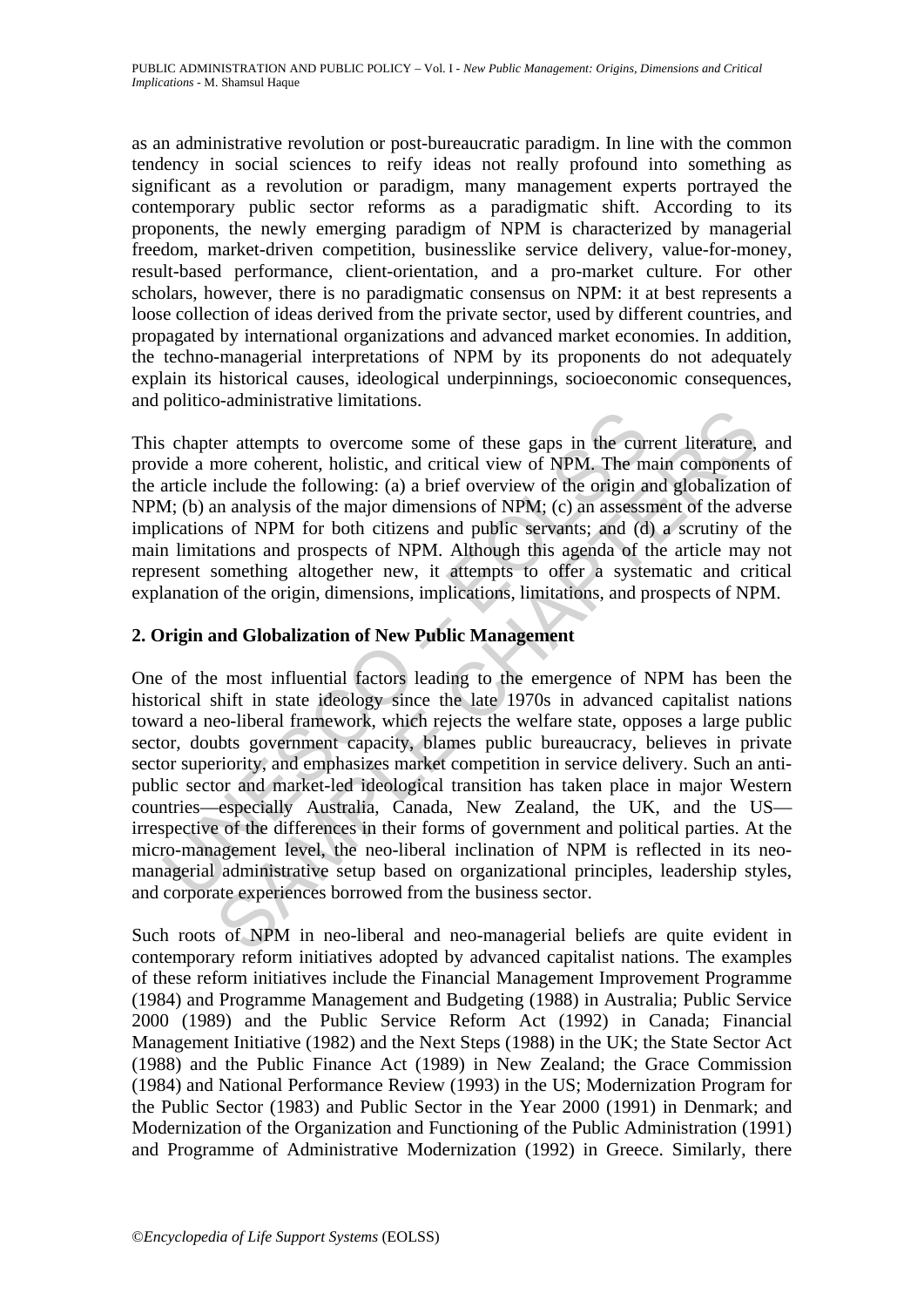were initiatives such as the Fundamental Policy of Administrative Reform (1982) in Japan, Renewal of the Public Service (1989) in France, Administrative Management Project (1988) in Austria, Functionality and Efficiency of the Public Administration (1990) in Italy, and Major Options Plan (1992) in Portugal. These reform initiatives represent the spread of NPM across these advanced industrial nations.

It has been pointed out that originating from the UK and the US, the NPM model of governance has not only spread to other capitalist nations (Australia, Austria, Canada, Denmark, France, Germany, Italy, Japan, Netherlands Norway, Portugal, Spain, Sweden), it has also been embraced by developing countries in Asia, Africa, and Latin America, and transitional societies in Eastern Europe. In various degrees, the main components of NPM—including the principles of market competition, business management, customer orientation, and value-for-money—can be observed today in these countries and regions. In the developing world, the NPM model has not only taken root in relatively advanced economies in Asia and Latin America, it can also be noticed in some of the poorest African countries like Uganda, Zimbabwe, Tanzania, Malawi, Ghana, and Zambia. Thus, some scholars mention that during the recent two decades, NPM has increasingly assumed the status of a global model of public sector reforms.

e countries and regions. In the developing world, the NPM model<br>in relatively advanced economies in Asia and Latin America, it of<br>ome of the poorest African countries like Uganda, Zimbabwe,<br>ma, and Zambia. Thus, some schol tries and regions. In the developing world, the NPM model has not only tarties and regions. In the developing world, the NPM model has not only to the poorest African countries like Uganda, Zimbia, Malayabwe, Tanzania, Mal This globalization of NPM has been reinforced by various international actors. More specifically, in advocating and prescribing the NPM-style reforms for developing nations, the most dominant roles have been played by international agencies such as the World Bank, the International Monetary Fund, the World Trade Organization, the Asian Development Bank, the African Development Bank, the Inter-American Development Bank, and the United Nations Development Programme. Under the pressure of neoliberal policy preferences in advanced capitalist nations, these international institutions embraced an anti-state policy stance, and imposed market-biased public sector reforms (in line with the NPM model) on developing nations during the 1980s and 1990s. There are also mega-regional organizations—including the Organization for Economic Cooperation and Development (OECD), North American Free Trade Agreement (NAFTA), European Union (EU), and Asia-Pacific Economic Cooperation (APEC) which have often functioned as advocates of NPM-style reforms in governance. In addition, various management consultancy firms and experts associated with these international agencies and regional organizations have played critical roles in packaging and selling the principles and techniques of NPM worldwide.

In fact, there are various professional groups or associations to publicize the NPM model through publications, evaluation reports, and conferences. In this regard, the examples include PUMA (Public Management Programme) for the OECD countries, SIGMA (Support for Improvement in Governance and Management) for Central and Eastern European countries, and the Commonwealth Secretariat (especially Management and Training Services Division) for many developing countries. The leading political figures in Western nations, especially Ronald Reagan and Al Gore in the US, and Margaret Thatcher and John Major in the UK, also played significant roles in influencing various governments and international institutions to introduce public sector reforms in line with the market-oriented NPM model. In particular, former US Vice President, Al Gore, took a special interest in selling the NPM model worldwide under the facade of "Reinventing Government". For instance, in January 1999, Gore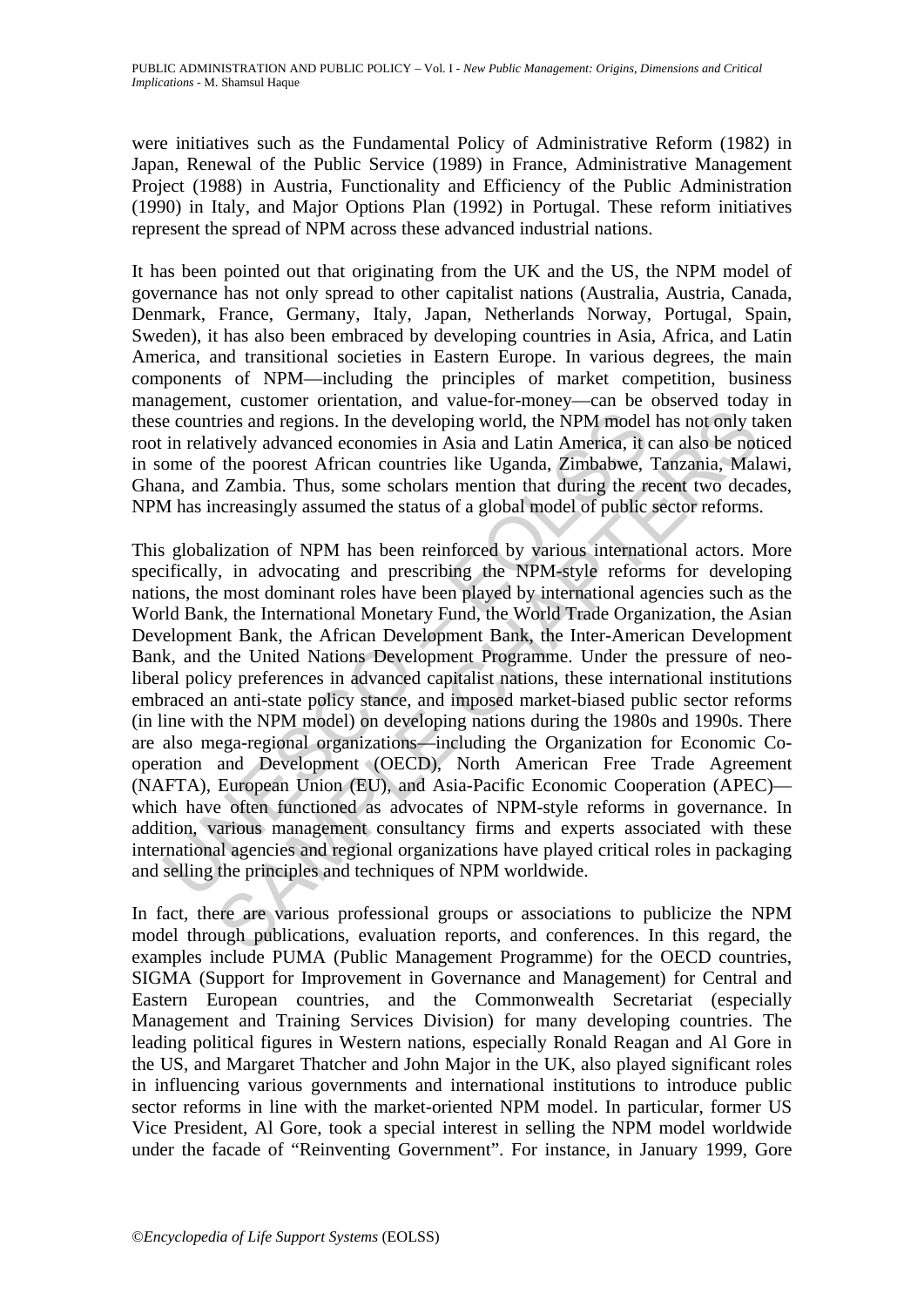hosted an international conference on "Strategies for 21st Century Government: A Global Forum on Reinventing Government", which brought together about 150 politicians, academics, and senior bureaucrats from 45 countries. In short, through the active initiatives and programs pursued by international agencies, regional organizations, professional associations, and political leaders, the NPM model has increasingly become a global model for reforming and managing the public sector in countries all over the world.

#### **3. Rationales and Causes of New Public Management**

What are the rationales behind the emergence of NPM and its globalization? The most common official explanations for adopting the NPM model are the weaknesses or failures of traditional state bureaucracy, especially in terms of its monopolistic nature, unmanageable size, managerial inefficiency, public inaccessibility, economic inertia, excessive corruption, and self-serving agenda. Although these allegations against state bureaucracy were always there in the past, the intensity of such anti-bureaucratic rhetoric was significantly increased during the 1980s and 1990s by the market-friendly ruling parties in advanced capitalist nations. The new agenda was to reduce the scope and role of public bureaucracy, transfer resources and services from the public sector to the private sector, and restructure the public service in the image of business management, because the business sector was believed to be more competitive, productive, efficient, innovative, responsive, and customer-friendly.

anageable size, managerial inefficiency, public inaccessibility,<br>sesive corruption, and self-serving agenda. Although these allega<br>aucracy were always there in the past, the intensity of such<br>oric was significantly increas ble size, managerial inefficiency, public inaccessibility, economic ineorruption, and self-serving agenda. Although these allegations against s or were always there in the past, the intensity of such anti-bureaucry is as s In both developed and developing countries, the tarnished image of the public service was reinforced further as most governments began to hold the expansive public sector responsible for causing budget deficits and fiscal crisis, and introduced market-driven policies and structural reforms in line with the NPM model. Various forms of fiscal crisis, allegedly caused by an inefficient public bureaucracy, have been used as one of the most oft-cited rationales for adopting NPM as a more efficient model of governance in Western Europe and North America as well as Asia, Africa, and Latin America. Another dominant rationale has been to enhance innovations in the public sector based on NPM principles and techniques such as user-responsiveness, outcome-orientation, and competition in service delivery. These micro-managerial principles and techniques are considered "good practices", and founded upon the macro-level rhetoric of "good governance" used by governments and donors to justify the adoption of NPM. In particular, in the name of "good governance", the World Bank has prescribed various facets of NPM for developing nations to pursue their public sector reforms.

Beyond the above formal rationales of using the NPM approach to governance presented by its advocates, there are other political reasons behind this approach mentioned by its critics. First, for some critics, a common cause behind the emergence of NPM has been the political agenda of the ruling party to use this market-driven approach as an effective tool to boost the political support of an anti-bureaucratic public. For instance, in the 1980s, the neo-conservative political leaders in the UK and the US—especially Thatcher and Reagan—blamed the state-centered public sector, advocated the market-led NPM model, and used such a rhetoric as a campaign ploy to win elections. This political tactic became more effective in the context of globalized private media publicizing the failure of the public sector and success of market forces.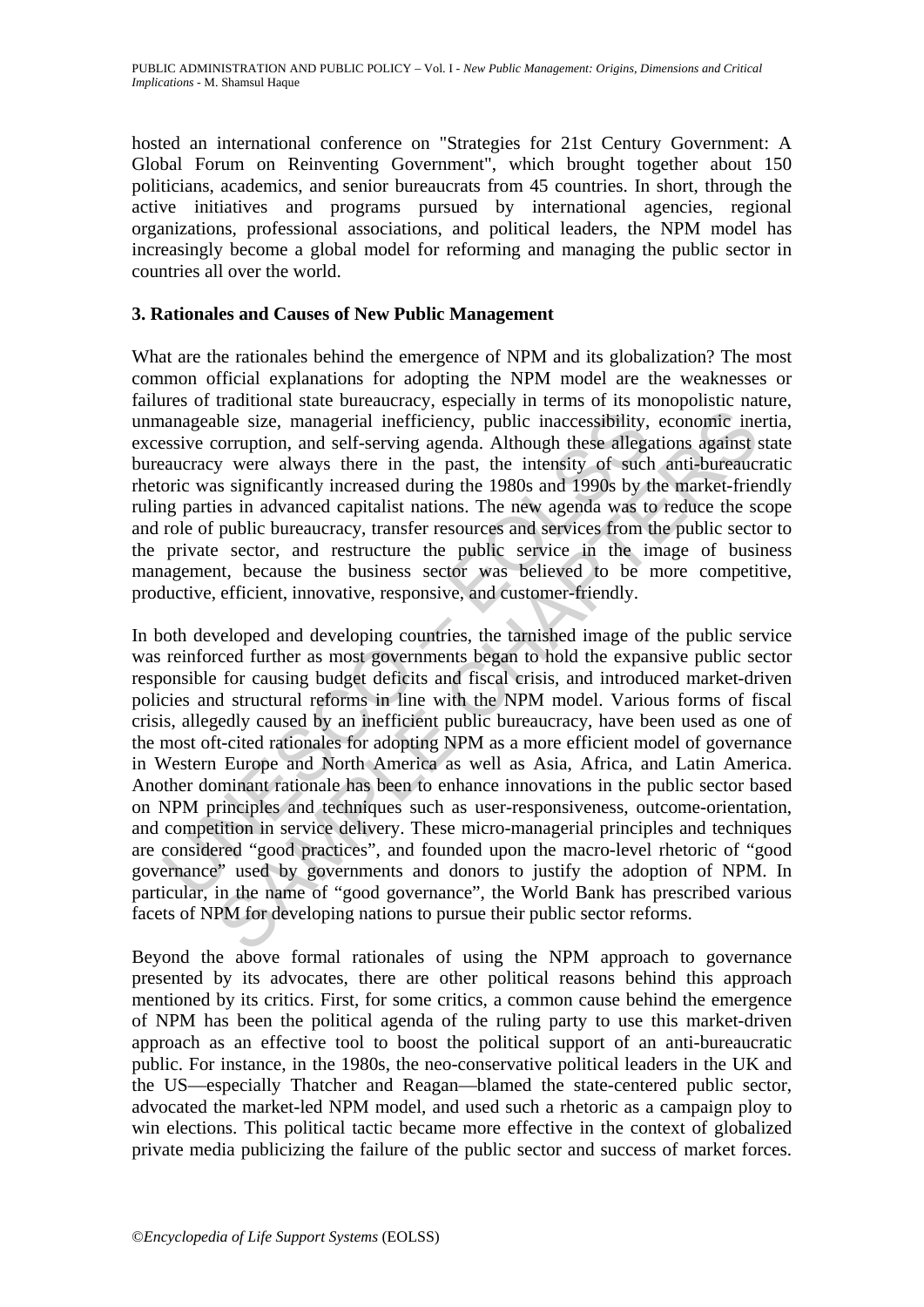The examples of similar political uses of NPM can be found in other developed nations such as Australia, Canada, and New Zealand, and more recently in developing countries and transitional economies. In endorsing the NPM model, there has been a considerable degree of convergence among ideologically diverse political parties in most of these countries. Another reason for the anti-bureaucratic rhetoric of NPM since the 1980s has been the crisis of public confidence in governance in major capitalist nations, which led political parties and leaders to use public bureaucracy as a scapegoat. They blamed public servants for worsening socioeconomic problems in order to make themselves look good in public eyes. By pointing fingers at the public sector as a trouble-maker and drawing public attention to NPM as an alternative, the ruling parties tried to justify unpopular policies like retrenchment, welfare cuts, and user fees. In an effort to avoid responsibility and regain public confidence, they also held the public service responsible for government failure, focusing on economic and fiscal crises rather than a legitimation crisis. It has been pointed out that in most capitalist nations it is mainly the crisis of the Keynesian welfare state that led to the expansion of the private sector and the redefined (market-driven) role of the state in the form of NPM.

is. It has been pointed out that in most capitalist nations it is main<br>mesian welfare state that led to the expansion of the private secto<br>rket-driven) role of the state in the form of NPM.<br>Uy, in the case of the developin is been pointed out that in most capitalist nations it is mainly the erisis of welfare state that led to the expansion of the private sector and the redefectiven) role of the state in the form of NPM.<br>
the case of the deve Lastly, in the case of the developing world, beyond the internal socioeconomic problems, the above mentioned external pressure exerted by international agencies played a crucial role in encouraging (often forcing) them to adopt the NPM style of public sector reforms. In particular, since the early 1980s, these agencies have imposed structural adjustment programs as a pre-condition for granting loans, thus forcing developing nations not only to adopt market-led policies such as privatization, deregulation, and liberalization, but also to restructure the public sector based on business sector principles found in the NPM model. Thus, while the major causes of NPM in capitalist nations have largely been internal, including internal vested interests and state crises, in developing countries the causes behind its endorsement have predominantly been external. What can be considered most interesting in the above discussion is the fact that in both developed and developing countries, beyond the official rationales such as state failure, public sector inefficiency, and bureaucratic mismanagement, there are major critical factors such as vested political interests, a legitimation crisis, and external pressure behind the advocacy and adoption of NPM as a new mode of governance. These critical causal factors have often been hidden under the appealing phrases associated with NPM, including reinvention, innovation, facilitation, partnership, empowerment, customer satisfaction, capacity building, and so on. Although there are cross-national variations in the extent to which these internal and external factors led to the emergence of NPM, as mentioned above, today it is increasingly portrayed as a global model of governance. .

- -
- -

TO ACCESS ALL THE **20 PAGES** OF THIS CHAPTER, Visit[: http://www.eolss.net/Eolss-sampleAllChapter.aspx](https://www.eolss.net/ebooklib/sc_cart.aspx?File=E1-34-04-01)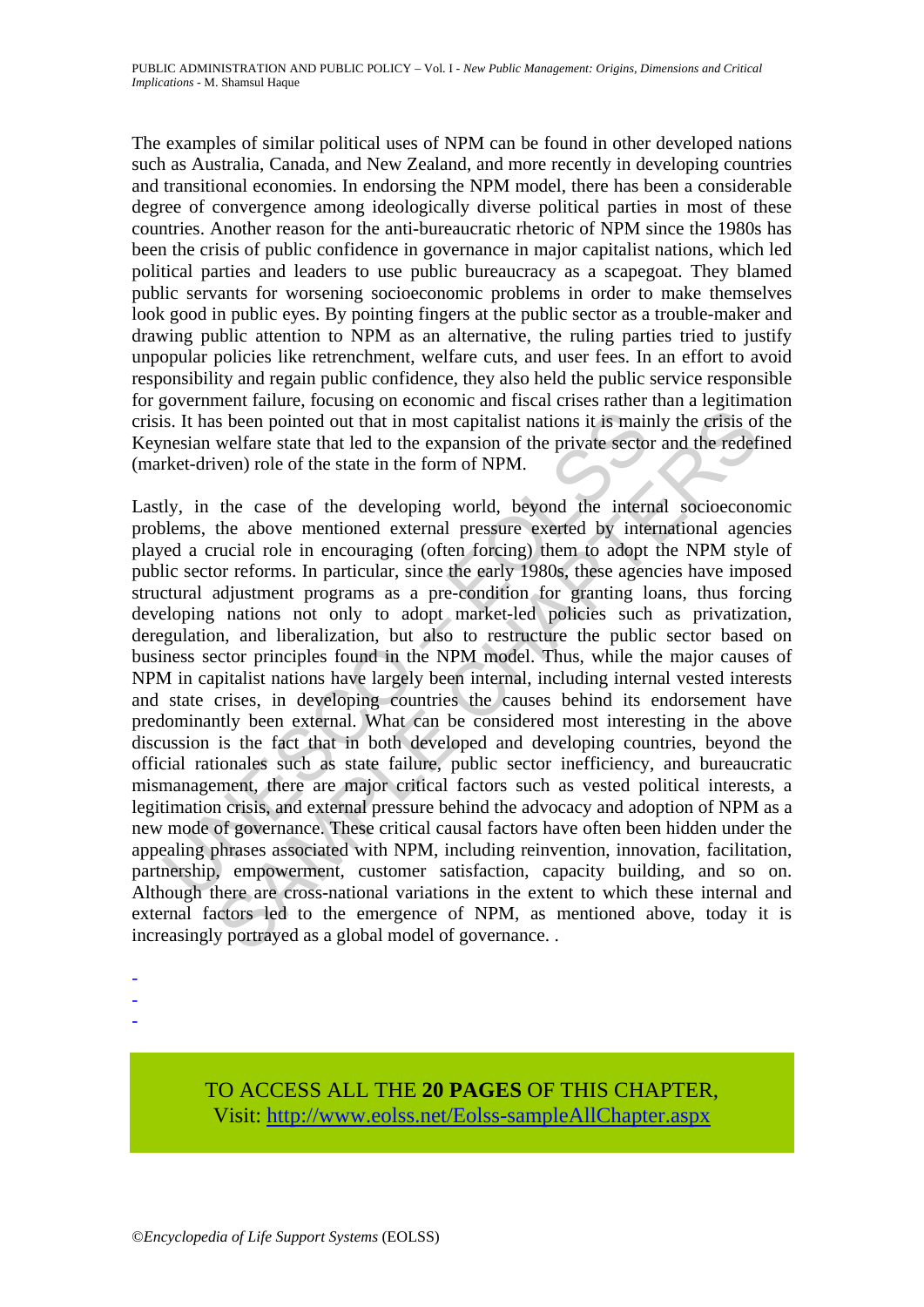#### **Bibliography**

Atkinson, R. (1999). "Citizenship and the struggle against social exclusion in the context of welfare state reform," *Citizenship and Welfare State Reform in Europe* (ed. Jet Bussemaker), 149-166. London: Routledge.

Barzelay, M. and Armanjani, B.J. (1992). *Breaking Through Bureaucracy: A New Vision for Managing in Government*. Berkeley: University of California Press.

Bessis, S. (1995). *From Social Exclusion to Social Cohesion: A Policy Agenda*. Policy Paper No.2, Management of Social Transformation (MOST), UNESCO, Paris.

Bluestone, B. (1995). *The Polarization of American Society: Victims, Suspects, and Mysteries to Unravel*. New York: Twentieth Century Fund Press.

Borins, S. (1996). "What the new public management is achieving: A survey of commonwealth experience," *International Public Management Journal* 1(1).

Box, R.C. (1999). "Running government like a business: Implications for public administration theory and practice," *American Review of Public Administration* 29(1), 19-43.

Buchanan, J.M. and Tullock, G. (1962). *The Calculus of Consent: Logical Foundations of Constitutional Democracy*. Ann Abor, Mich.: University of Michigan Press.

R.C. (1999). "Running government like a business: Implications for public<br>varctice," American Review of Public Administration 29(1), 19-43.<br>
ananan, J.M. and Tullock, G. (1962). The Calculus of Consent: Logical Founda<br>
ocr 999). "Running government like a business: Implications for public administration the *American Review of Public Administration* 29(1), 19-43.<br>
M. and Tulock, G. (1962). The *Calculus of Consent: Logical Foundations of Co* Christensen, T. and Laegreid, P. (1999). "New public management-design, resistance, or transformation?: A study of how modern reforms are received in a civil service system," *Public Productivity & Management Review* 23(2), 169-193.

Cohen, D. (1997). "Creating crises and avoiding blame: the politics of public service reform and the New Public Management in Great Britain and the United States," *Administration & Society* 29, 584-616.

Commission on Global Governance (1995). *Our Global Neighbourhood: The Report of the Commission on Governance.* Oxford, UK: Oxford University Press.

Downs, A. (1966). *Inside Bureaucracy*. Boston: Little, Brown.

Frederickson, H.G. (1997). *The Spirit of Public Administration*. San Francisco: Jossey-Bass Publishers.

Haque, M.S. (1996). "The intellectual crisis in public administration in the current epoch of privatization," *Administration & Society* 27(4), 510-536.

-- (1999). "The fate of sustainable development under the neoliberal regimes in developing countries," *International Political Science Review* 20(2), 199-222.

-- (2000a). "Significance of Accountability Under the New Approach to Public Governance," *International Review of Administrative Sciences,* Vol.66, No.4, pp.599-618.

-- (2000b). "Privatization in Developing Countries: Formal Causes, Critical Reasons, and Adverse Impacts," In Ali Farazmand (ed.) *Privatization or Reform: Public Enterprise Management in Transition*  (Westport, Conn.: Greenwood Press).

-- (2001). "The Diminishing Publicness of Public Service Under the Current Mode of Governance," *Public Administration Review,* Vol.61, No.1, pp.65-82.

Hood, C. (1991). "A Public Management for All Seasons?" *Public Administration* 69(1), 3-19.

Horswell, J. and Reid, M. 1998). "International Trends in Public Administration," *Canberra Bulletin of Public Administration*, Issue No.87, February.

ILO (International Labour Office) (1998). *Human resource development in the public service in the context of structural adjustment and transition*. Geneva: International Labour Organization.

Jiyad, A.M. (1995). "The social balance sheet of privatization in the Arab countries," Paper presented at the Third Nordic Conference on Middle Eastern Studies: Ethnic Encounter and Culture Change, Joensuu, Finland, 19-22 June.

Kaboolian, L. (1998). "The new public management: Challenging the boundaries of the management vs. administration debate," *Public Administration Review* 58(3), 189-193.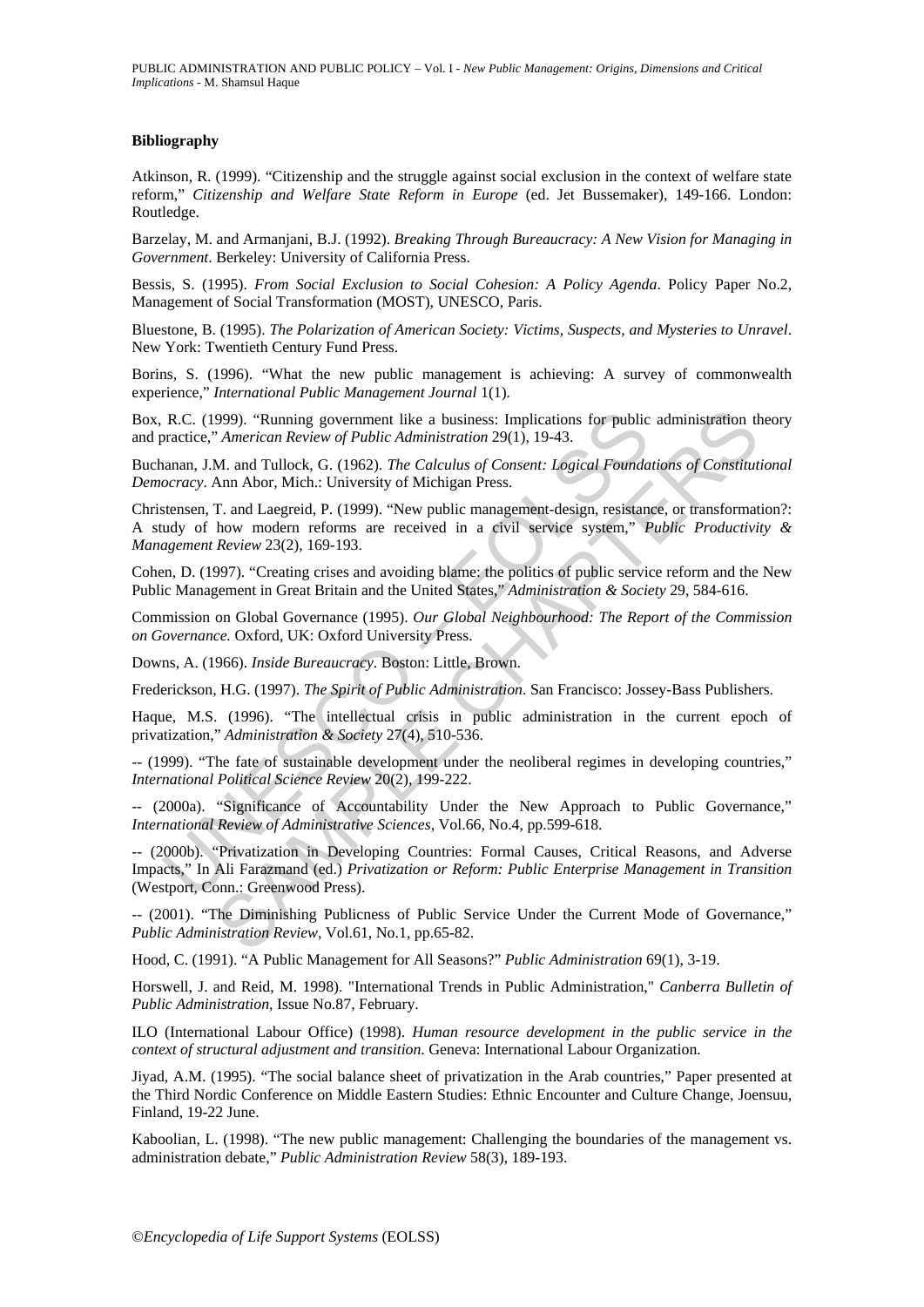Kaul, M. (1996). "Civil service reforms: learning from Commonwealth experiences," *Public Administration and Development* 16(2), 131-150.

Kearney, R.C. and Hays, S.W. (1998). "Reinventing government, the New Public Management and civil service systems in international perspective: The danger of throwing the baby out with the bathwater," *Review of Public Personnel Administration* 18(4), 38-54.

Kelly, R.M. (1998). "An inclusive democratic polity, representative bureaucracies, and the New Public Management," *Public Administration Review* 58(3), 201-208.

Kettl, D.F. (1998). *Reinventing Government: A Fifth-Year Report Card*. Washington, D.C.: The Brookings Institution.

Khademian, A.M. (1998). "What do we want public managers to be? Comparing reforms," *Public Administration Review* 58(3), 269-273.

Kickert, W. (1997). "Public management in the United States and Europe," *Public Management and Administrative Reform in Western Europe* (ed. Walter J.M. Kickert), 15-39. Cheltenham, UK: Edward Elgar.

r.<br>
i, G.A. (1999). The New Public Management Approach and Crisis States. Diseared Nations Research Institute for Social Development, Geneva, Switzerland.<br>
Lellyn, J. and Varghese, M. (1997). "International trends in publi The New Public Management Approach and Crisis States. Discussion Paper No.<br>1999). The New Public Management Approach and Crisis States. Discussion Paper No.<br>1999). The New Public Management Approach and Crisis States. Disc Larbi, G.A. (1999). *The New Public Management Approach and Crisis States*. Discussion Paper No. 112, United Nations Research Institute for Social Development, Geneva, Switzerland.

Llewellyn, J. and Varghese, M. (1997). "International trends in public administration – notes," *Canberra Bulletin of Public Administration*, Issue No.86, December.

Lynn, L.E. (1996). "The new public management as an international phenomenon: A skeptical view," *International Public Management Journal* 1(1).

Lynn, L.E. (1998). "The new public management : How to transform a theme into a legacy," *Public Administration Review* 58(3), 231-237.

Maor, M. (1999). "The Paradox of Managerialism." *Public Administration Review* 59(1), 5-18.

OECD (1990). *Public Management Development Survey 1990.* Paris: Organization for Economic Cooperation and Development.

OECD (1993). *Public Management Development Survey 1993.* Paris: Organization for Economic Cooperation and Development.

OECD (1995). *Public Management Developments Update 1995*. Paris: Organization for Economic Cooperation and Development.

-- (1997). *Issues and Developments in Public Management: Survey 1996-1997*. Paris: Organization for Economic Co-operation and Development.

Osborne, D. and Gaebler, T. (1992). *Reinventing Government: How the Entrepreneurial Spirit is Transforming the Public Sector.* Reading, MA: Addison-Wesley.

Ostrom, V. (1974). *The Intellectual Crisis in American Public Administration* (Revised edition). Alabama: The University of Alabama Press.

Pallot, J. (1996). "Newer than New Public Management: Financial management and collective strategizing in New Zealand," *International Public Management Journal* 1(1).

Parrado-Diez, S. (1997). "Staffing and human resources flexibilities in the Spanish public services," *Review of Public Personnel Administration* 17(2).

Peters, B.G. (1996). *The Future of Governing: Four Emerging Models.* Kansas: University Press of Kansas.

Peters, B.G. and Pierre, J. (1998). "Governance without government? Rethinking public administration," *Journal of Public Administration, Research & Theory* 8(2), 223-243.

Polidano, C. (1999). *The New Public Management in Developing Countries*. Public Policy and Management Working Paper No.13, November, Institute of Development Policy and Management, University of Manchester, United Kingdom.